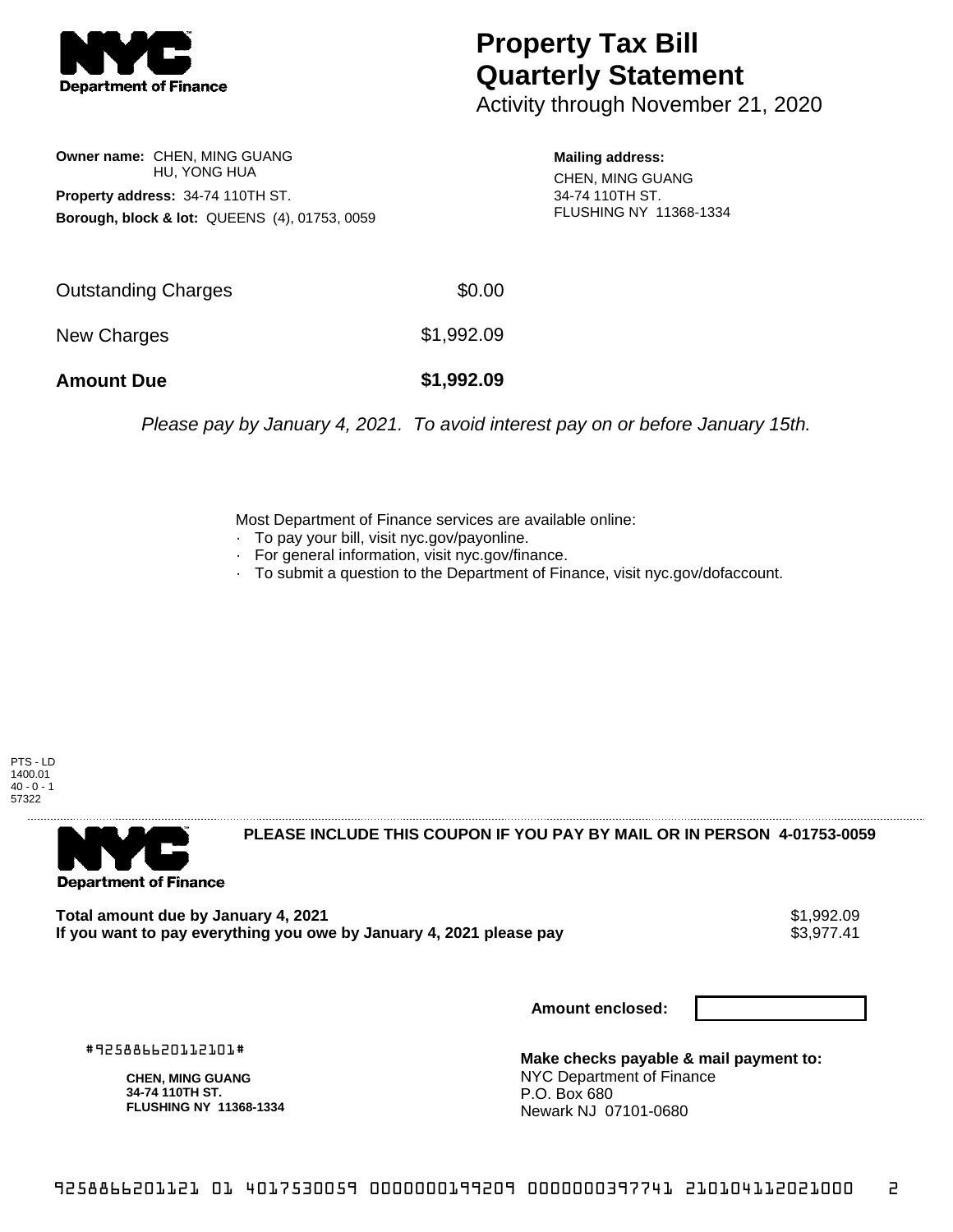

| <b>Billing Summary</b>                                                     | <b>Activity Date Due Date</b>           | <b>Amount</b> |
|----------------------------------------------------------------------------|-----------------------------------------|---------------|
| Outstanding charges including interest and payments                        |                                         | \$0.00        |
| Finance-Property Tax                                                       | 01/01/2021                              | \$2,016.19    |
| <b>Adopted Tax Rate</b>                                                    |                                         | $$-24.10$     |
| <b>Total amount due</b>                                                    |                                         | \$1,992.09    |
| <b>Tax Year Charges Remaining</b>                                          | <b>Activity Date</b><br><b>Due Date</b> | <b>Amount</b> |
| <b>Finance-Property Tax</b>                                                | 04/01/2021                              | \$2,016.19    |
| <b>Adopted Tax Rate</b>                                                    |                                         | $$-24.10$     |
| Total tax year charges remaining                                           |                                         | \$1,992.09    |
| If you want to pay everything you owe by January 4, 2021 please pay        |                                         | \$3,977.41    |
| If you pay everything you owe by January 4, 2021, you would save:          |                                         | \$6.77        |
| How We Calculated Your Property Tax For July 1, 2020 Through June 30, 2021 |                                         |               |
|                                                                            | Overall                                 |               |
| Tax class 1 - Small Home, Less Than 4 Families                             | <b>Tax Rate</b>                         |               |
| Original tax rate billed                                                   | 21.1670%                                |               |
| New Tax rate                                                               | 21.0450%                                |               |
| Estimated Market Value \$1,386,000                                         |                                         |               |
|                                                                            |                                         | <b>Taxes</b>  |
| <b>Billable Assessed Value</b>                                             | \$39,499                                |               |
| <b>Taxable Value</b>                                                       | \$39,499 x 21.0450%                     |               |
| <b>Tax Before Abatements and STAR</b>                                      | \$8,312.56                              | \$8,312.56    |
| Basic Star - School Tax Relief                                             | $$-1,410.00$                            | $$-296.00**$  |
| Annual property tax                                                        |                                         | \$8,016.56    |
| Original property tax billed in June 2020                                  |                                         | \$8,064.76    |
| Change In Property Tax Bill Based On New Tax Rate                          |                                         | $$-48.20$     |

Please call 311 to speak to a representative to make a property tax payment by telephone.

## **Home banking payment instructions:**

- 1. **Log** into your bank or online bill pay website.
- 2. **Add** the new payee: NYC DOF Property Tax. Enter your account number, which is your boro, block and lot, as it appears here: 4-01753-0059 . You may also need to enter the address for the Department of Finance. The address is P.O. Box 680, Newark NJ 07101-0680.
- 3. **Schedule** your online payment using your checking or savings account.

## **Did Your Mailing Address Change?**

If so, please visit us at **nyc.gov/changemailingaddress** or call **311.**

When you provide a check as payment, you authorize us either to use information from your check to make a one-time electronic fund transfer from your account or to process the payment as a check transaction.